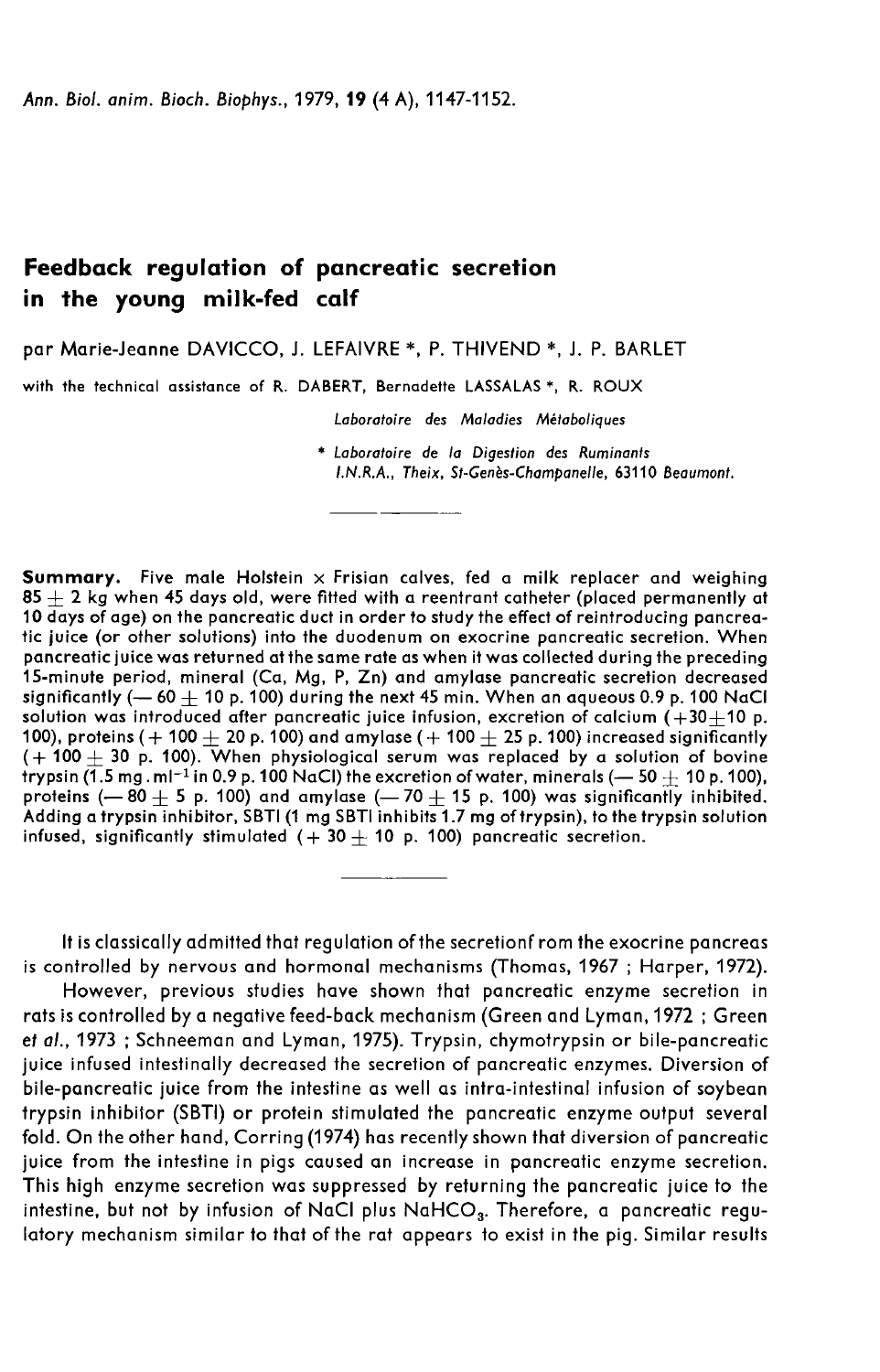are obtained in humans (Laporte and Trémolières, 1973 ; Ihse, Lilja and Lundquist, 1977) but were not observed in dogs (Sale et al., 1977).

To our knowledge, no such studies have been made on calves. Thus, the present investigation was undertaken to determine whether the proposed feed-back control of pancreatic enzyme secretion could be demonstrated in young calves.

### Materials and methods.

Five male Holstein  $\times$  Frisian calves, 45 days old and weighing 85  $\pm$  2 kg, were used.

Surgery and sampling of pancreatic juice. The pancreatic duct of each animal had been chronically catheterized with a return cannula loop at the age of 10-12 days according to a technique previously described (Mc Cormick and Stewart, 1967; Davicco, 1978). Briefly, under halothan anesthesia and after isolation, 2 mm were longitudinally cut from the pancreatic duct near its duodenal opening. A polyvinylchloride catheter (external diameter 2.5 mm ; internal diameter 1.5 mm) was inserted 10-12 mm into the pancreatic duct towards the pancreas ; a similar catheter was firmly attached in the duct towards the intestine. The 2 catheters were connected outside by a rubber tube when pancreatic secretion was not being collected. Such a catheterization allowed us to infuse the pancreatic juice collection or another solution at the flow rate measured during sampling.

The calves were fed a milk replacer (Olivot-Sarb : 130 g powder/kg water, 9 kg/animal/day). During the first neonatal month, the mean daily weight gain of the animals was  $990 + 250$  g.

Pancreatic juice was collected during 15 min periods in tubes kept at 4  $\mathrm{^oC}$  in an ice-bath and its volume was measured. A 3 ml fraction of each sampling was frozen for enzymatic and mineral analysis.

Infusion materials. In each animal, we have observed the influence of pancreatic juice, saline, trypsin (bovine pancreas, Serlabo, 2  $\times$  crystallized, activity =<br>10 000 BAEE U.mg<sup>-1</sup> proteins ; 1.5 mg.ml<sup>-1</sup> NaCl 0.9 p. 100) and trypsin + SBTI Infusion materials. In each animal, we have observed the influence of pancreatic<br>juice, saline, trypsin (bovine pancreas, Serlabo,  $2 \times$  crystallized, activity =<br>10 000 BAEE U.mg<sup>-1</sup> proteins ; 1.5 mg.ml<sup>-1</sup> NaCl 0.9 p. 1 sequentially (fig. 1) at the duodenal level, on the composition of pancreatic juice collected during and after the infusion of each solution. Experiments started at the beginning of the afternoon (5 hrs after feeding). During the first 30 min of the experimental period, no pancreatic juice or solution was infused into the duodenum. Each solution, kept at 4 °C in an ice-bath, was infused into the duodenum over a 1-hr period, simulating the flow of pancreatic juice collected at the same time. The catheter being put in a water-bath (38 °C) during infusion, each solution reached the duodenum at body temperature.

Analysis. We measured the concentration of each thawed sample of pancreatic juice for total proteins, calcium, magnesium, zinc, inorganic phosphorus and amylase activity. The proteins were measured by Biuret's colorimetric reaction adapted to a Technicon autoanalyzer (Michel M. C., unpublished data). For the determination of amylase activity, we used a volume of pancreatic juice reacting with a starch solution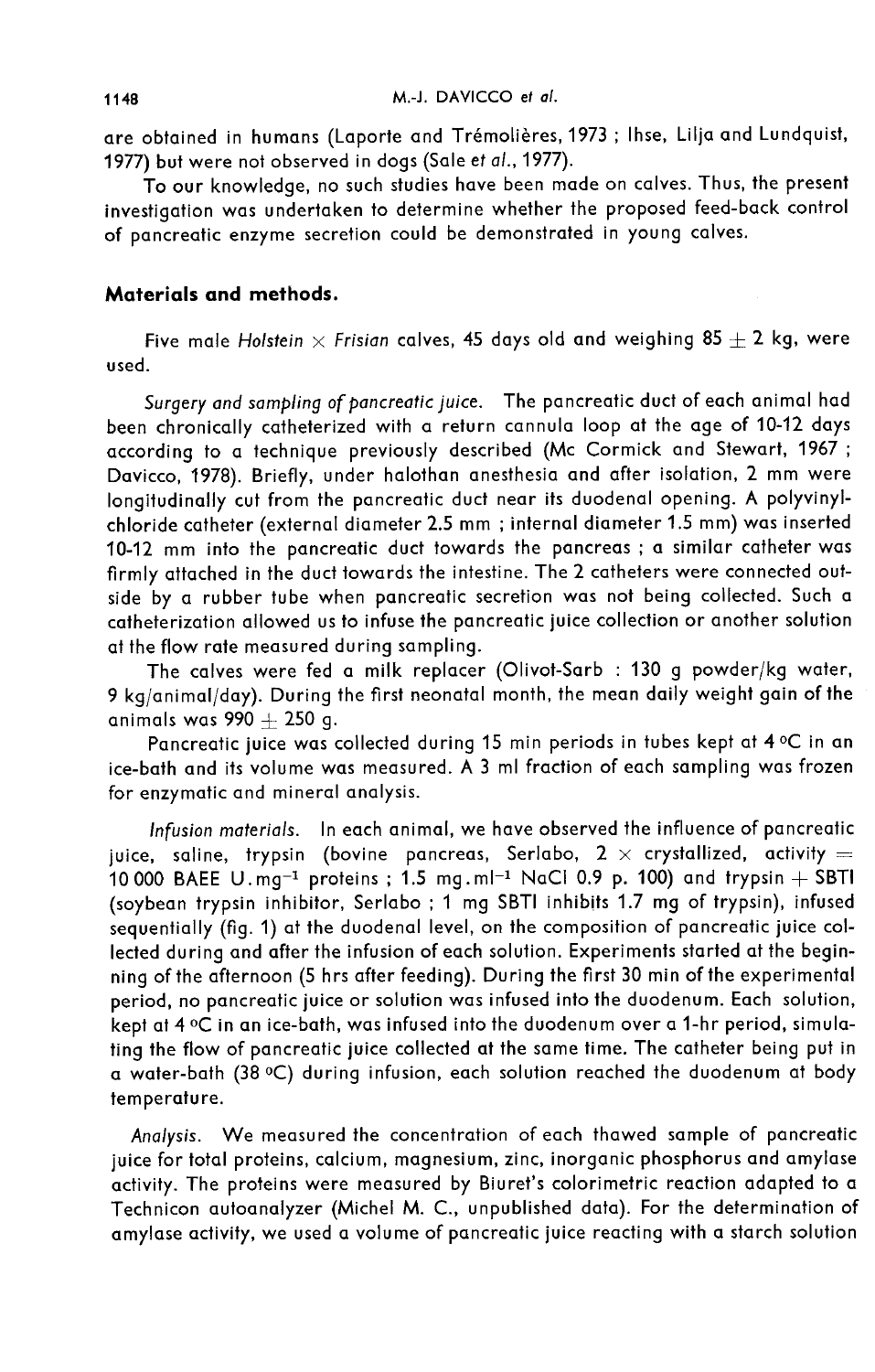for a given length of time in a water bath at 39  $\circ$ C. The sugars released after incubation were extracted by 85<sup>0</sup> alcohol and measured by the sulphuric orcinol method (Besle, 1974). Calcium, magnesium and zinc were measured by atomic absorption spectrophotometry (Perkin Elmer 420). Inorganic phosphorus was determined by colorimetry (Michel, 1971).

In order to correct any inter-animal variations in pancreatic juice, the results were expressed as a percentage of those obtained during the hour before the first infusion. Thus each animal served as its own control and the significance of the differences between values was calculated by Student's t test analysis.

## Results.

When pancreatic juice was returned to the intestine at a rate similar to the collection rate of the preceding 15-min period, pancreatic juice flow, excretion of calcium, magnesium, inorganic phosphorus and zinc, and pancreatic amylase activity decreased significantly  $(-60+10 \text{ p. } 100$ ; P < 0.05) 45 min after the infusion was started (fig. 1).

The introduction of 0.9 p. 100 NaCl significantly increased (P  $<$  0.05) the flow of pancreatic juice ( $+100 + 30$  p. 100), excretion of calcium ( $+30 + 10$  p. 100) and proteins (+ 100  $\pm$  20 p. 100), and amylase activity (+ 100  $\pm$  25 p. 100) (fig. 1).

One hour after saline infusion was stopped and bovine trypsin was introduced, pancreatic juice flow, calcium, magnesium, inorganic phosphorus, zinc (-50  $\pm$ 10 p. 100), proteins (-80  $\pm$  5 p. 100) and amylase (-70  $\pm$  15 p. 100) significantly decreased (fig. 1).

When SBTI was given simultaneously with bovine trypsin the flow of pancreatic juice increased significantly (+ 30  $\pm$  10 p. 100 ; P  $<$  0.05), but we observed no significant effect on the excretion of calcium and proteins or on amylase activity (fig. 1).

### Discussion.

Our results show that pancreatic juice or trypsin infused at the duodenum level in the calf decreases the pancreatic excretion of water, proteins and amylase, while intra-intestinal infusion of 0.9 p. 100 NaCl or SBTI given simultaneously with trypsin leads to an immediate increase in the pancreatic excretion of water, proteins and amylase. Thus, these results indicate that pancreatic juice infused in the intestine of the calf may decrease pancreatic secretion (which then might be considered as physiological). They confirm data obtained in rats (Green and Lyman, 1972 ; Petersen and Grossman, 1977), pigs (Corring, 1974) and humans (Ihse, Lilja and Lundquist, 1977). Therefore, a pancreatic regulatory mechanism similar to that of rats, pigs and humans appears to exist in calves.

Recently Melmed, El-Aaser and Holt (1976) have shown in the rat that trypsin inhibitor feeding produces a definite increase in pancreatic enzyme synthesis, although Konijn, Birk and Guggenheim (1970) have demonstrated in vitro that while synthesis of trypsinogen and chymotrypsinogen is increased, amylase synthesis is reduced. But the mechanism by which trypsin suppresses pancreatic secretion remains obscure.

According to Laporte and Tremolieres (1973), trypsin might act by way of blood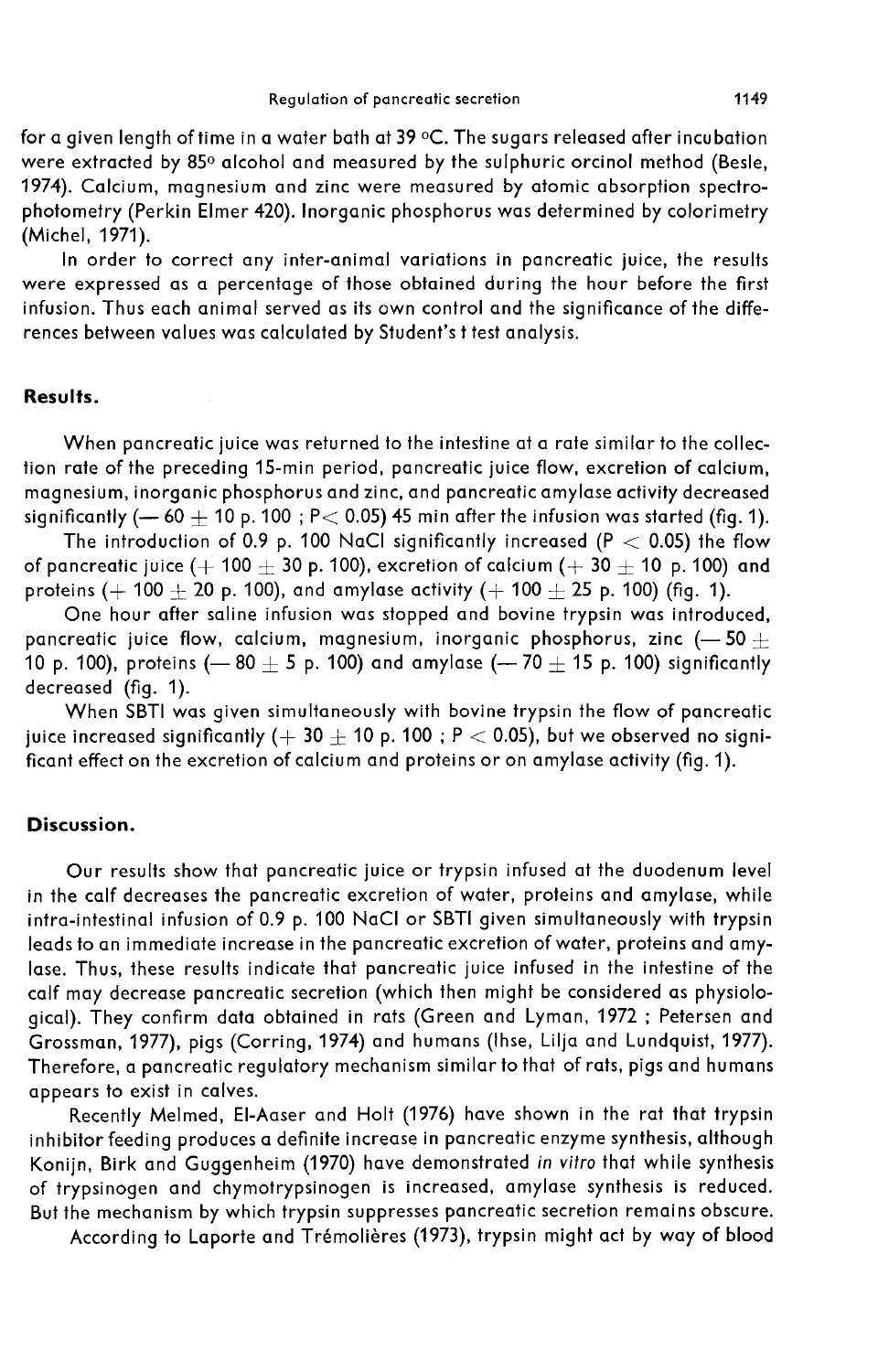

FIG. 1. - The effect of pancreatic juice, saline, trypsin and trypsin + soybean trypsin inhibitor (SBTI) infused in the duodenum on pancreatic juice flow rate (volume) and on calcium (Ca), magnesium (Mg), inorganic phosphorus (PO<sub>4</sub>), zinc (Zn), protein and amylase activity (amylase) pancreatic excretion in 5 calves (mode  $+$  S. E.). Results are expressed as the percentage of initial values obtained during the hour before the experimental period. \* P < 0.05; \*\* P < 0.01.

pathways after crossing the intestinal wall. This inhibition might be suppressed by trypsin inhibitors such as pancreozymin. Nevertheless, according to Corring (1974) and Schneeman and Lyman (1975), trypsin might act only at the duodenal level.

Indeed, when pancreatic juice in pigs was returned either to the level of the jeju num or the ileum, pancreatic secretion was not altered (Corring, 1974). Moreover, an intravenous infusion of trypsin (or SBTI or chymotrypsinogen) did not significantly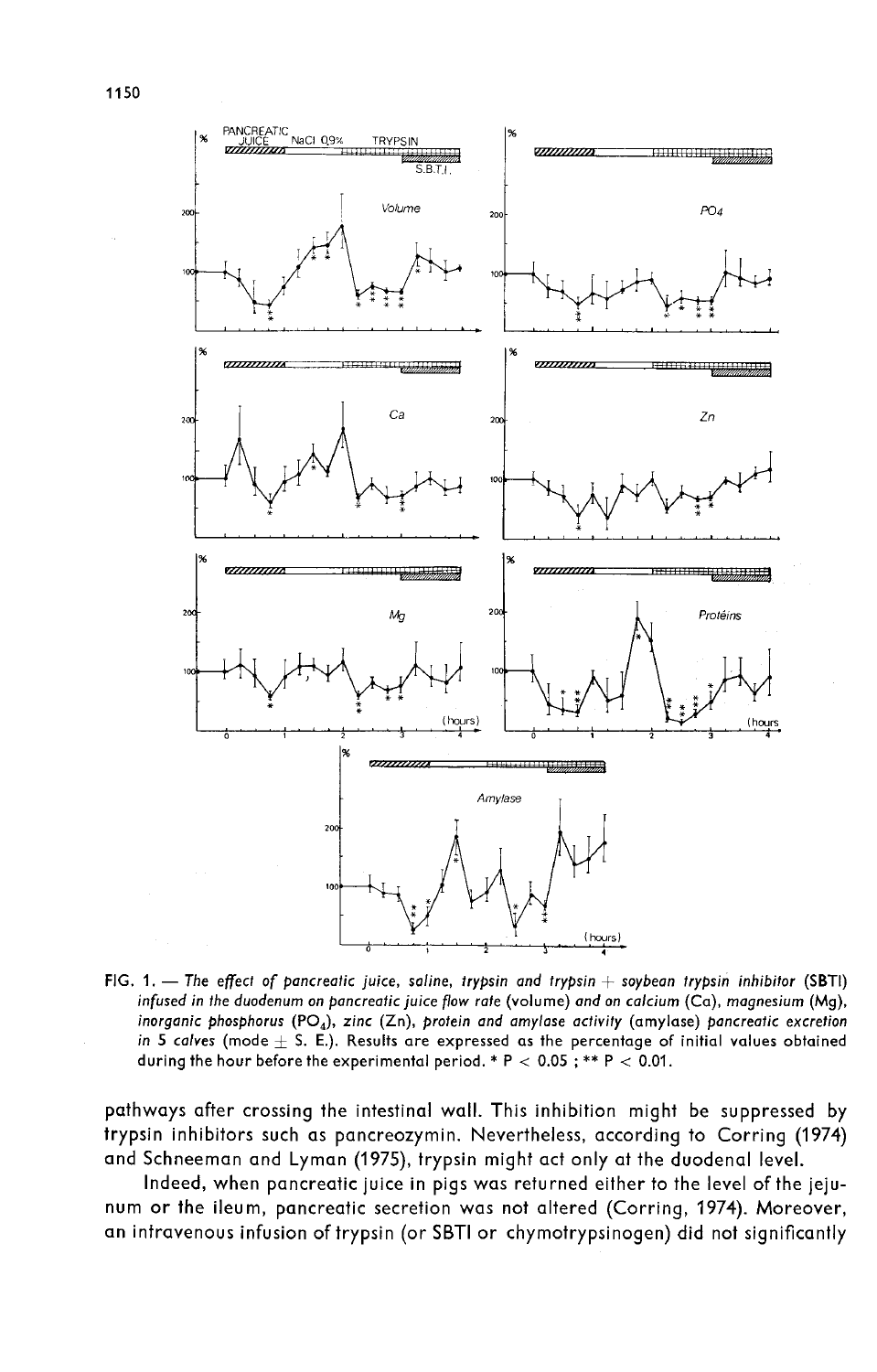alter the pancreatic juice output (Schneeman and Lyman, 1975). Thus trypsin inhibits pancreatic secretion only when infused in the uppermost third of the small gut where the cells responsible for the synthesis and release of cholecystokinin-pancreozymin (CCK-PZ) have been localized (Pearse, Polak and Bloom, 1977), and this effects is dose-dependent (Schneeman and Lyman, 1975). Therefore, trypsin (or chymotrypsin) sensitive receptors might control CCK-PZ release.

We have also demonstrated that in calves (Davicco, 1978) as in pigs (Corring, 1974), when pancreatic juice was returned to the duodenum, an intravenous infusion of secretin was able to stimulate exocrine pancreatic secretion, and that when pancreatic juice was not returned to the gut, the stimulation of the secretion could be mediated by endogenous secretin. Therefore, our results support the concept that trypsin might modulate pancreatic exocrine secretion by inhibiting the release of secretin.

In conclusion, a pancreatic regulatory mechanism similar to that demonstrated in rats and pigs appears to exist in young milk-fed calves. Such a regulation acts through a feed-back mechanism by enzymes (trypsin) excreted by the pancreas and released into the intestine.

> Reçu en janvier 1979. Accepté en avril 1979.

Acknowledgments. - The authors wish to thank A. Rérat and T. Corring for comments and reviewing the manuscript. This work was supported by the DGRST (ACC 75 7-0923) and by a grant from the Laboratoires Armour-Montagu.

Résumé. Cinq veaux mâles Holstein  $\times$  Frisons, nourris avec un lait de remplacement, pesant  $85 + 2$  kg à l'âge de 45 j, porteurs d'un cathéter réentrant (implanté de façon chronique à l'âge de 10 j) sur le canal pancréatique ont été utilisés pour l'étude de l'influence de la réintroduction de suc pancréatique (ou d'autres substances) au niveau du duodénum sur la sécrétion pancréatique exocrine.

La réintroduction de suc pancréatique à un débit identique à celui mesuré pendant les 15 mn précédentes entraîne dans les 45 mn qui suivent une diminution significative  $(-60 + 10$  p. 100) du débit pancréatique, de l'excrétion des minéraux (Ca, Mg, P, Zn) et de l'amylase.

La réintroduction d'une solution aqueuse de NaCI (0,9 p. 100) consécutive à celle du suc pancréatique, entraîne une augmentation significative du débit  $(+100 + 30$  p. 100), de l'excrétion de calcium  $(+30 + 10$  p. 100), de protéines  $(+100 + 20$  p. 100) et de l'amylase  $(+100 + 25$  p. 100).

Le remplacement de sérum physiologique par une solution de trypsine bovine suc pancréatique, entraîne une augmentation significative du débit  $(+100 \pm 30$  p. 100),<br>de l'excrétion de calcium  $(+30 \pm 10$  p. 100), de protéines  $(+100 \pm 20$  p. 100) et de<br>l'amylase  $(+100 \pm 25$  p. 100).<br>Le remplacement d d'eau, des minéraux (- 50 + 10 p. 100), des protéines (- 80 + 5 p. 100) et d'amylase  $(-70 + 15$  p. 100).

L'addition d'un inhibiteur de trypsine SBTI (1 mg SBTI inhibe 1,7 mg de trypsine) à la solution de trypsine réintroduite stimule significativement (+ 30 + 10 p. 100) le débit pancréatique.

#### Références

BESLEJ. M., 1974. Séparation des oses, des di- et triholosides par chromatographie d'échange d'ions. Ann. Biol. anim. Bioch. Biophys., 14, 545-573.

CORRING T., 1974. Régulation de la sécrétion pancréatique par rétro-action négative chez le porc. Ann. Biol. anim. Bioch. Biophys., 14, 487-498.